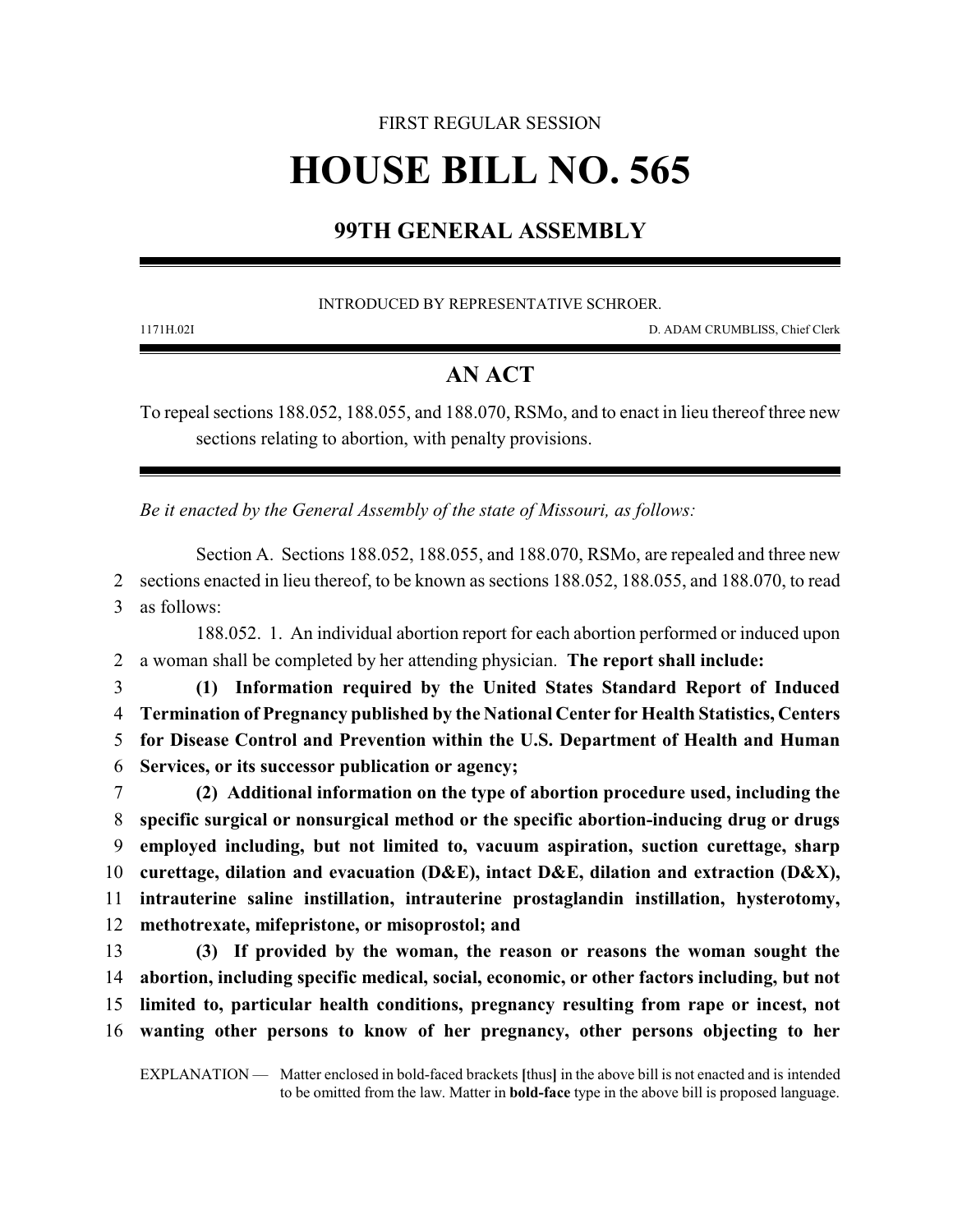#### HB 565 2

**pregnancy, relationship problems with the father of the child or other family members,**

 **lack of financial support from the father of the child, disruption of education or job, or desire to limit family size.**

 2. An individual complication report for anypost-abortion care performed upon a woman shall be completed by the physician providing such post-abortion care. This report shall include**, but not be limited to**:

- 
- 

(1) The date of the abortion;

 (2) The name and address of the abortion facility or hospital where the abortion was performed;

(3) The nature of the abortion complication diagnosed or treated.

 3. All abortion reports shall be signed by the attending physician, and submitted to the **[**state department of health and senior services**] department** within forty-five days from the date of the abortion. All complication reports shall be signed by the physician providing the post-abortion care and submitted to the department **[**of health and senior services**]** within forty-five days from the date of the post-abortion care.

 4. A copy of the abortion report shall be made a part of the medical record of the patient of the facility or hospital in which the abortion was performed.

 5. The **[**state department of health and senior services**] department**shall be responsible for collecting all abortion reports and complication reports and collating and evaluating all data gathered therefrom and shall annually publish a statistical report based on such data from abortions performed **or induced and post-abortion care provided** in the previous calendar year. **The report shall specify the gestational age, by weekly increments, at which abortions were performed or induced, but the report shall not include any information that would allow the public to identify a specific:**

**(1) Patient who obtained an abortion or who received post-abortion care;**

 **(2) Physician who performed or induced an abortion or who provided post-abortion care; or**

### **(3) Hospital or abortion facility where the abortion was performed or induced or which provided post-abortion care.**

188.055. 1. Every abortion facility, hospital, and physician shall be supplied with forms by the department **[**of health and senior services**]** for use in regards to the consents and reports required by sections 188.010 to 188.085. A purpose and function of such consents and reports shall be the preservation of maternal health and life by adding to the sum of medical knowledge through the compilation of relevant maternal health and life data and to monitor all abortions performed to assure that they are done only under and in accordance with the provisions of the law.